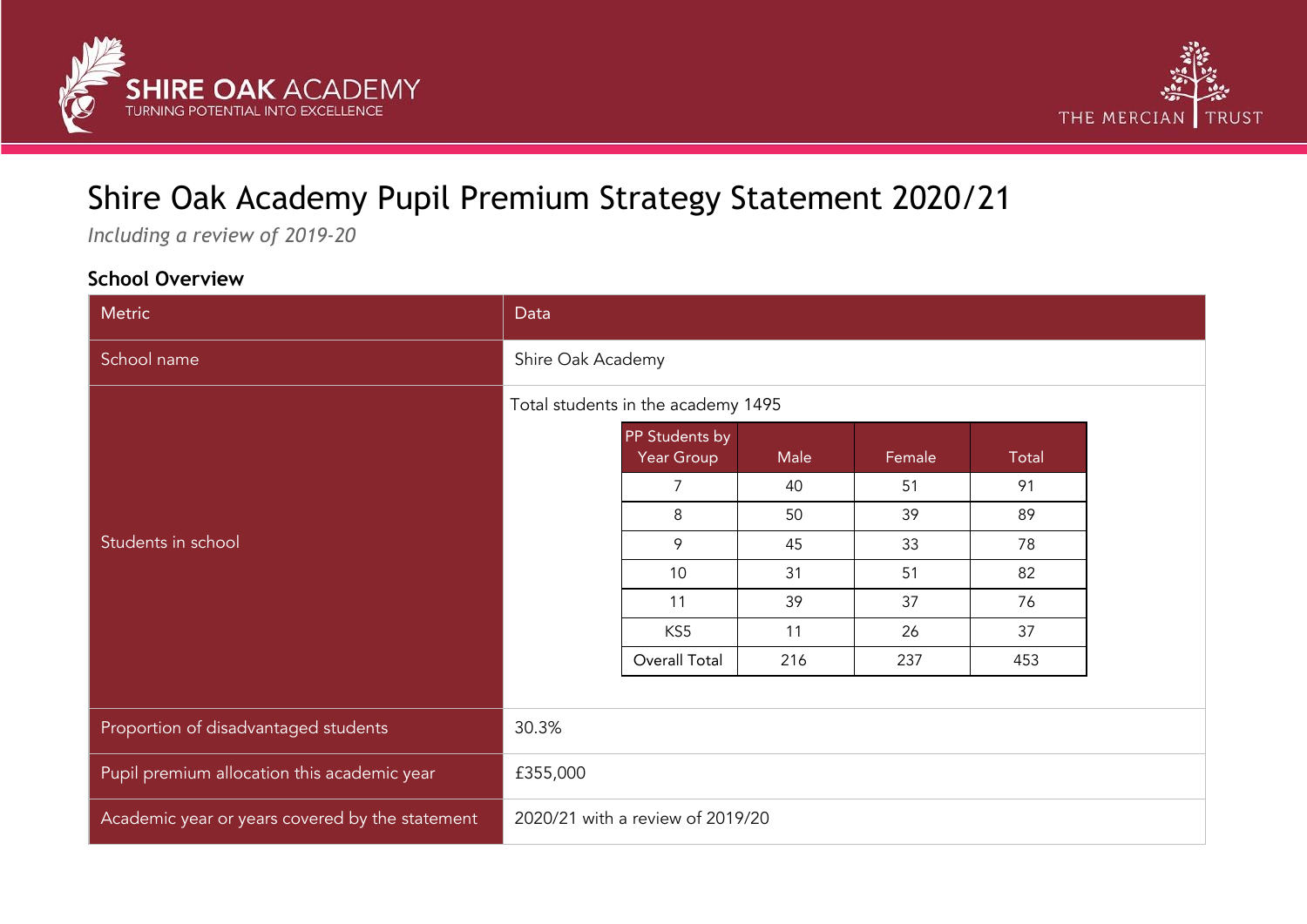| Publish date            | October 2020         |
|-------------------------|----------------------|
| Review date             | October 2021         |
| Statement authorised by | Mrs A. Stoddart      |
| Pupil premium lead      | Mrs S. Baker         |
| Governor lead           | Mrs L. Markham-Moore |

## **Disadvantaged pupil performance overview for last academic year**

|                                    | Pupils eligible for PP<br>2019-20 | Pupils eligible for PP<br>2018-19 | Comparison 2019-20<br>to 2018-19 | National Pupils not<br>eligible for PP<br>2019-20 (** SISRA<br><b>Collaboration Data</b><br>2018-19 used) |
|------------------------------------|-----------------------------------|-----------------------------------|----------------------------------|-----------------------------------------------------------------------------------------------------------|
| Progress 8                         | $-0.74$                           | $-0.63$                           | ⇓                                | $\overline{0}$                                                                                            |
| <b>Attainment 8</b>                | 38.0                              | 39.0                              | ⇓                                | 54.0                                                                                                      |
| % of Grade 5+ in English and maths | 22%                               | 23%                               | $\Leftrightarrow$                | 58%                                                                                                       |
| Ebacc entry                        | 5.4%                              | 16.7%                             | ⇓                                | 28.5%**                                                                                                   |

## **Strategy aims for disadvantaged pupils**

| Target date |
|-------------|
| Target      |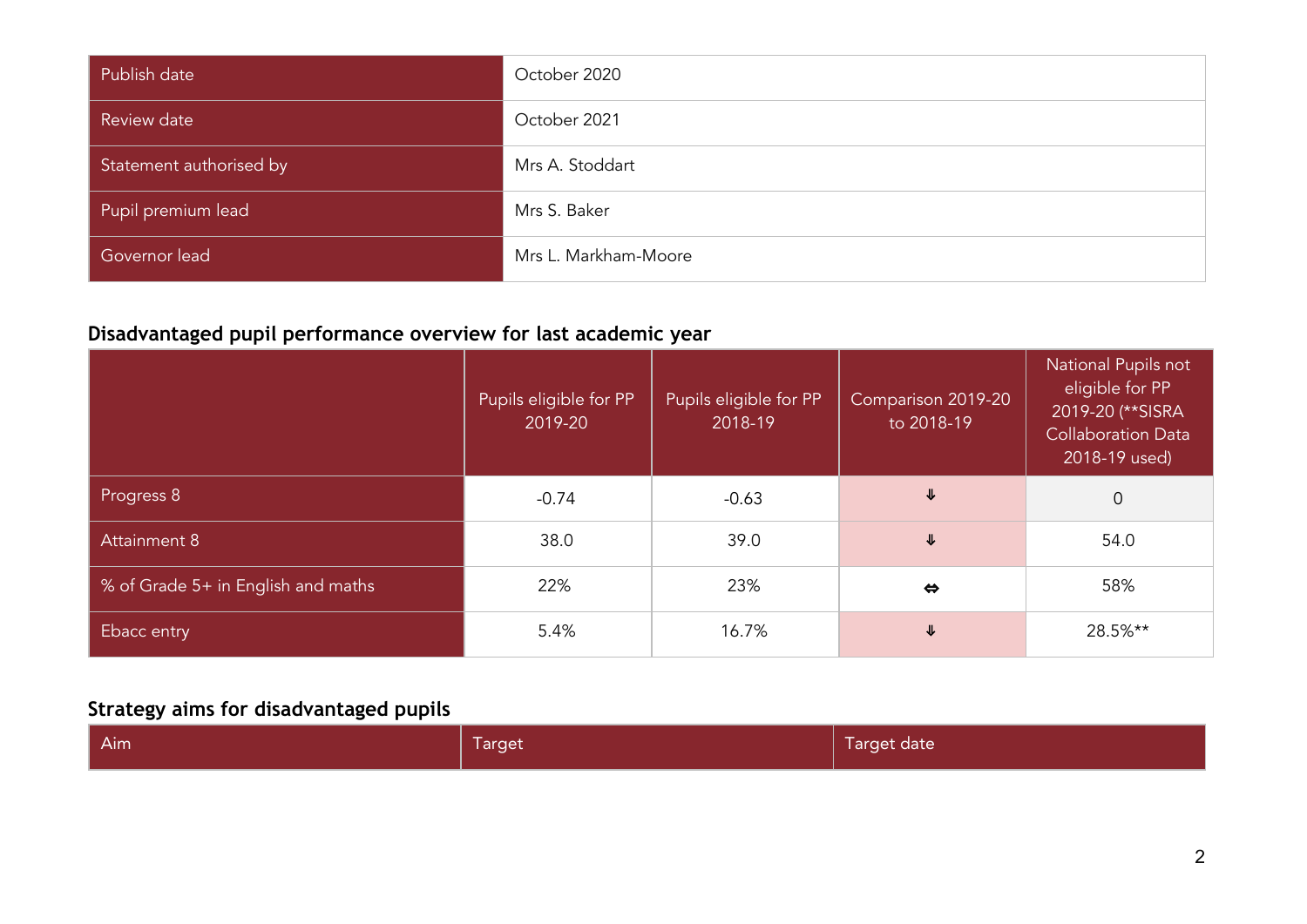| Progress 8                         | Progress 8 to be above or in line with<br>national value for all disadvantaged students<br>(This value was -0.45 in 2018/19)                                  | September 2021 |
|------------------------------------|---------------------------------------------------------------------------------------------------------------------------------------------------------------|----------------|
| <b>Attainment 8</b>                | Attainment 8 to be above or in line with<br>national value for all disadvantaged students<br>(This value was 36.8 in 2018/19)                                 | September 2021 |
| % of Grade 5+ in English and maths | To continue to be above national value for all<br>disadvantaged students (This value was<br>24.8% in 2018/19)                                                 | September 2021 |
| <b>Ebacc Entry</b>                 | To be above or in line with national value for<br>% entering the English Baccalaureate from<br>disadvantaged backgrounds (This value was<br>27.5% in 2018/19) | September 2023 |
| Attendance                         | To improve the attendance of students from<br>disadvantaged backgrounds to the national<br>average (National overall absence 2017/18<br>was 5.5%)             | September 2021 |

## **Teaching priorities for the current academic year**

| Measure           | Activity                                                |
|-------------------|---------------------------------------------------------|
| <b>Priority 1</b> | Improve QFWT and the leadership of teaching             |
| Priority 2        | Improve Literacy through Accelerated Learning and Lexia |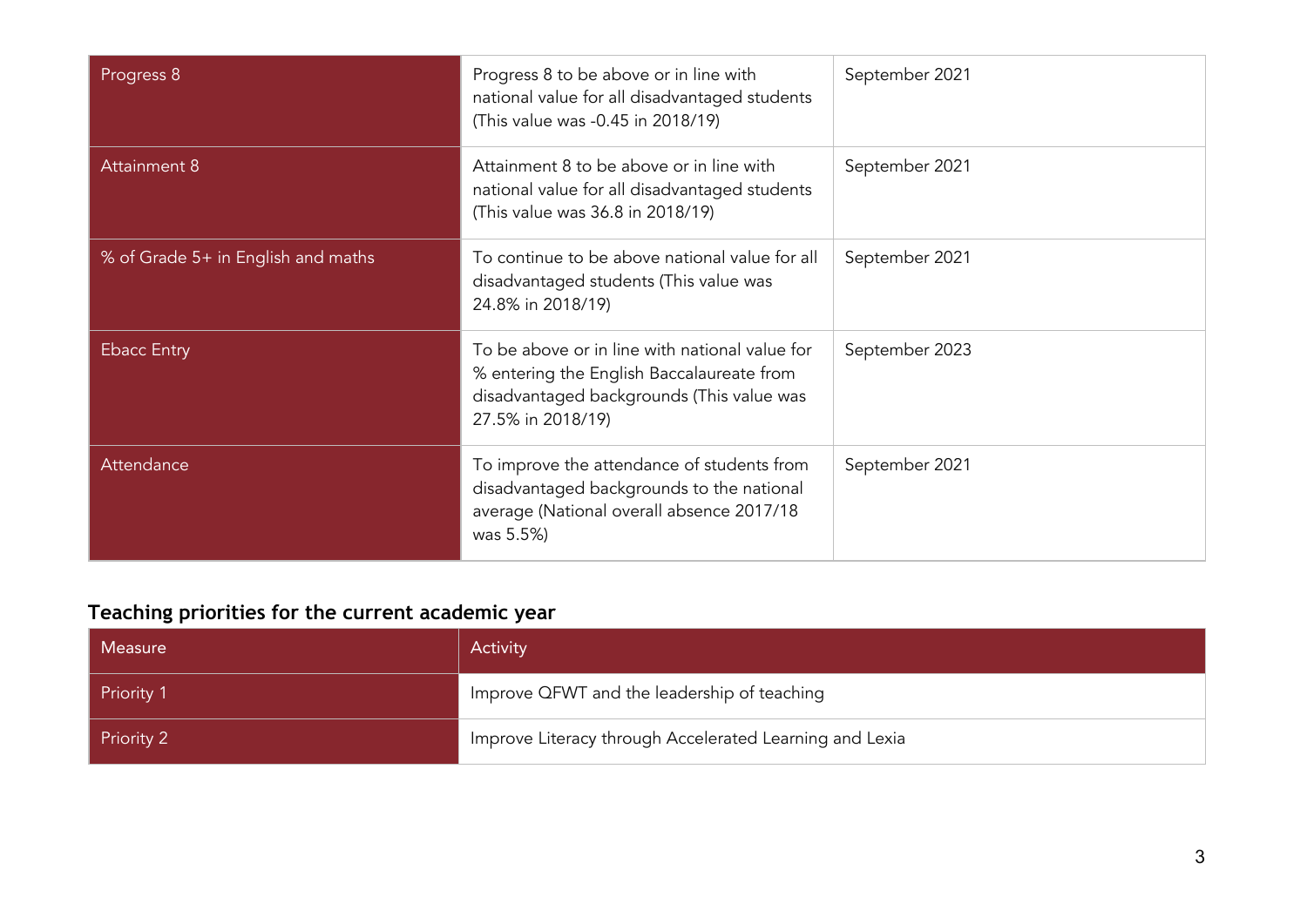| Barriers to learning these priorities address | The quality of teaching and learning is inconsistent across subject areas (Ofsted 2018),<br>although there has been progress in this area this was still an area for reflection in the QA from<br>the Mercian Trust June 2019.                                                                                  |
|-----------------------------------------------|-----------------------------------------------------------------------------------------------------------------------------------------------------------------------------------------------------------------------------------------------------------------------------------------------------------------|
|                                               | Lower levels of literacy on intake. On average % of DA students on entry have a KS2 Reading<br>Scaled Score of below 100. According to our historic internal testing using Accelerated<br>Reader, the reading ages of DA students compared to non-DA students are weaker on entry<br>by an average of 8 months. |
| Projected spending                            | £105,395                                                                                                                                                                                                                                                                                                        |

## Targeted academic support for the current academic year

| <b>Measure</b>                                | Activity                                                                                                                                                                                                                                                                                                                                                                                                          |
|-----------------------------------------------|-------------------------------------------------------------------------------------------------------------------------------------------------------------------------------------------------------------------------------------------------------------------------------------------------------------------------------------------------------------------------------------------------------------------|
| <b>Priority 1</b>                             | Targeted support for learners in English and Maths - small group tuition<br>Targeted support for Careers                                                                                                                                                                                                                                                                                                          |
| Priority 2                                    | Actions to support improved Attendance                                                                                                                                                                                                                                                                                                                                                                            |
| Barriers to learning these priorities address | Support improved outcomes in English and Maths<br>Attendance rates for PP students are below the national target and persistent non-attendance<br>is also above the national figure. This reduces their school hours and causes them to fall<br>behind.<br>Improving parental engagement<br>Aspiration and motivation to learn: on average 35% of DA students showing that they do not<br>have strong aspirations |
| Projected spending                            | £179,395                                                                                                                                                                                                                                                                                                                                                                                                          |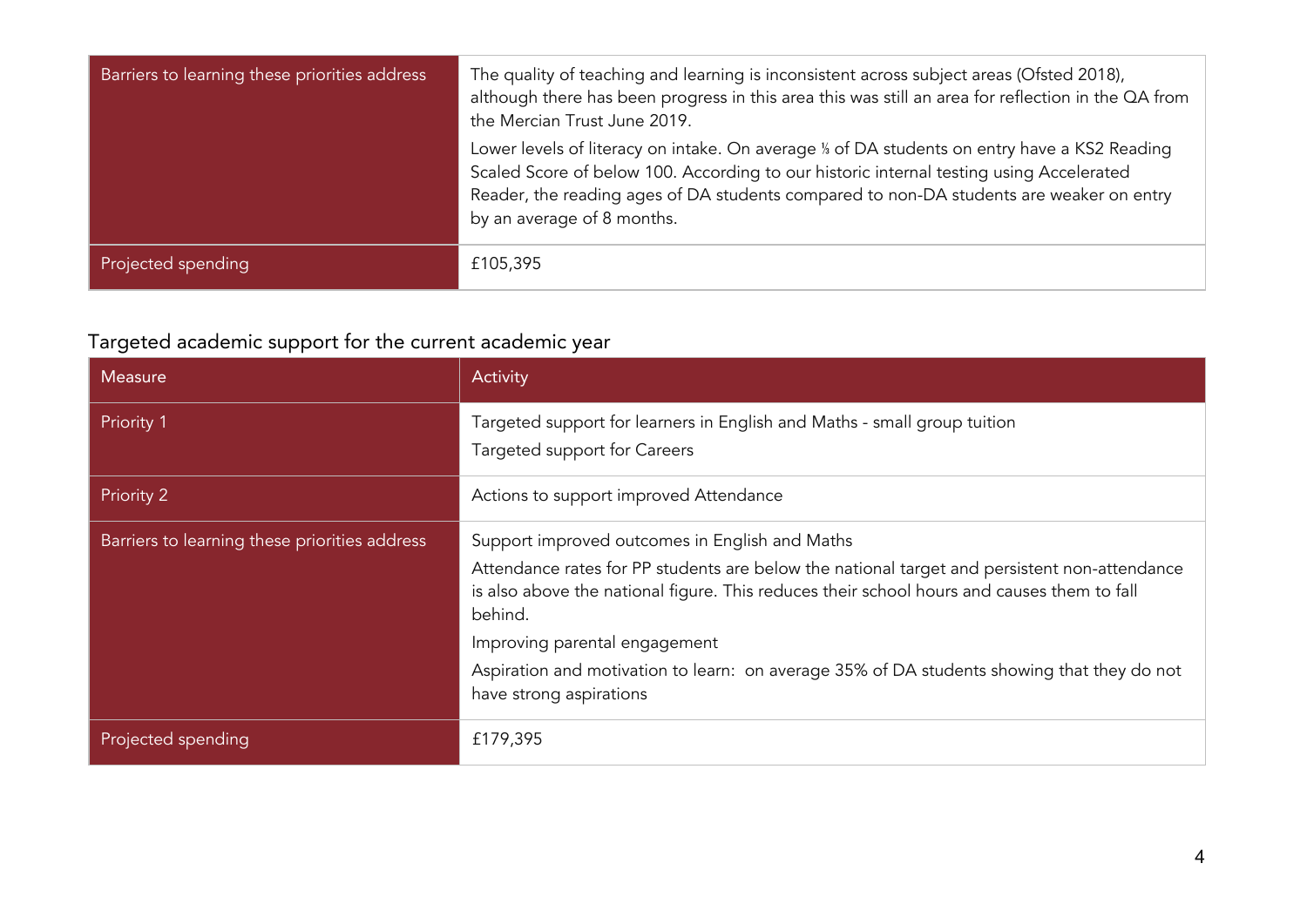### **Wider strategies for the current academic year**

| <b>Measure</b>                                | Activity                                                                                                         |
|-----------------------------------------------|------------------------------------------------------------------------------------------------------------------|
| Priority 1                                    | Success Centre - emotional and mental health support                                                             |
| Priority 2                                    | Ensuring access to uniform, trips, careers                                                                       |
| Barriers to learning these priorities address | Social and emotional barriers: Many disadvantaged students evidence low self-esteem and<br>mental health issues. |
|                                               | Behaviour issues amongst pupils eligible for PP are proportionately higher than for other pupils                 |
| Projected spending                            | £70,700                                                                                                          |

### **Monitoring and implementation**

| Area             | Challenge                                                                 | Mitigating action                                             |
|------------------|---------------------------------------------------------------------------|---------------------------------------------------------------|
| <b>Teaching</b>  | Building consistent good practice across the<br>Academy                   | Planned CPD programme and learning walks<br>to monitor impact |
| Targeted support | Ensure that gaps are identified and tutoring<br>is targeted at these gaps | Baseline assessment and effective use of<br>assessment data   |
| Wider strategies | Support offered by the Success Centre is<br>timely and appropriate        | Baseline assessments and monitoring impact                    |

#### **Review 2019/20: Last year's aims and outcomes**

Please note that all data has been affected by the COVID-19 Pandemic 2020.

| Aim<br>Success Criteria<br>Jutcome |
|------------------------------------|
|------------------------------------|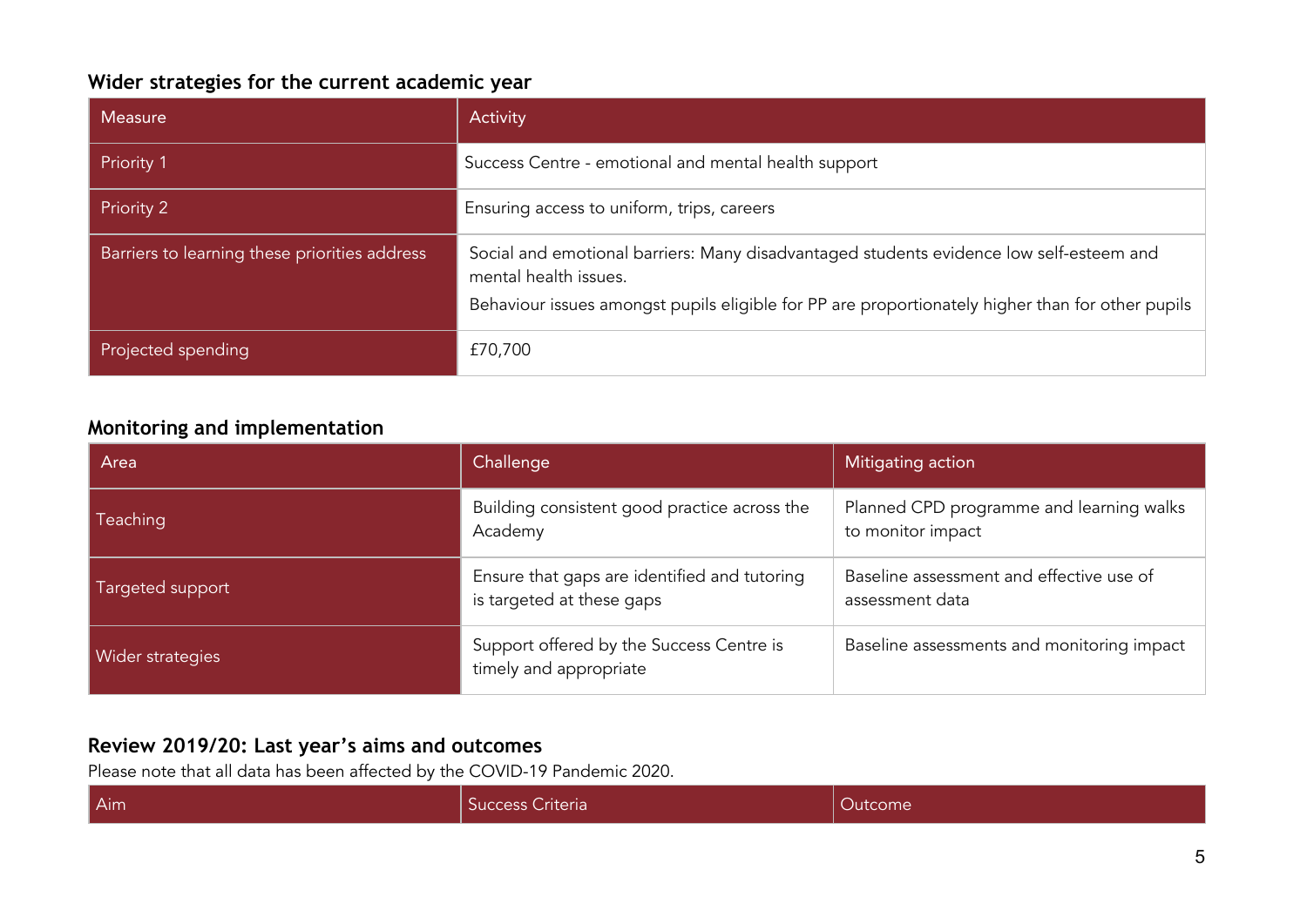| To ensure that the progress of DA pupils in all<br>years are at least in line with FFT50 estimates,<br>with FFT20 estimates as an aspirational<br>measure. Estimates are shown in the success<br>criteria. Internal assessment data will be used<br>to track against these estimates. HPA DA<br>students will be carefully tracked to ensure<br>gaps are diminishing.<br>All curriculum areas will provide consistently | Year 11 DA<br>School FFT A8 target is 3.9<br>FFT 50 A8 target is 4.2<br>School FFT target at Grade 5+ in maths and<br>English is 22%<br>FFT 50 target at Grade 5+ in maths and<br>English is 29%<br>School FFT target % 5+ GCSEs Grade 7-9 is<br>5%<br>FFT 50 target % 5+ GCSEs Grade 7-9 is 8%<br>Year 10 DA<br>School FFT A8 target is 4.2<br>FFT 50 A8 target is 4.5<br>School FFT target at Grade 5+ in maths and<br>English is 29%<br>FFT 50 target at Grade 5+ in maths and<br>English is 37%<br>School FFT target % 5+ GCSEs Grade 7-9 is<br>8%<br>FFT 50 target % 5+ GCSEs Grade 7-9 is 12%<br>Year 9 DA<br>For at least 70% of DA students to be making<br>expected progress.<br>Year 8 DA<br>For at least 70% of DA students to be making<br>expected progress.<br>Year 7 DA<br>For at least 70% of DA students to be making<br>expected progress.<br>Data from learning walks shows improvements | Not Achieved<br>Data is skewed due to COVID-19 Pandemic<br>Year 11 DA (December Grades)<br>Estimated Progress $8 = -1.17$<br>Attainment $8 = 41.66$<br>Grade 5+ in maths and English 5.4%<br>Year 10 DA (December Grades)<br>Estimated Progress $8 = -0.89$<br>Attainment $8 = 44.96$<br>Grade 5+ in maths and English 22.7%<br>Year 9 DA<br>71.9% making expected progress (December<br>qrades)<br>Year 8 DA<br>68% making expected progress (December<br>qrades)<br>Year 7 DA<br>65.1% making expected progress (December<br>grades)<br>Not Achieved |
|-------------------------------------------------------------------------------------------------------------------------------------------------------------------------------------------------------------------------------------------------------------------------------------------------------------------------------------------------------------------------------------------------------------------------|-------------------------------------------------------------------------------------------------------------------------------------------------------------------------------------------------------------------------------------------------------------------------------------------------------------------------------------------------------------------------------------------------------------------------------------------------------------------------------------------------------------------------------------------------------------------------------------------------------------------------------------------------------------------------------------------------------------------------------------------------------------------------------------------------------------------------------------------------------------------------------------------------------------|--------------------------------------------------------------------------------------------------------------------------------------------------------------------------------------------------------------------------------------------------------------------------------------------------------------------------------------------------------------------------------------------------------------------------------------------------------------------------------------------------------------------------------------------------------|
| good and better quality teaching and learning                                                                                                                                                                                                                                                                                                                                                                           | in the percentage of staff judged to be good or                                                                                                                                                                                                                                                                                                                                                                                                                                                                                                                                                                                                                                                                                                                                                                                                                                                             |                                                                                                                                                                                                                                                                                                                                                                                                                                                                                                                                                        |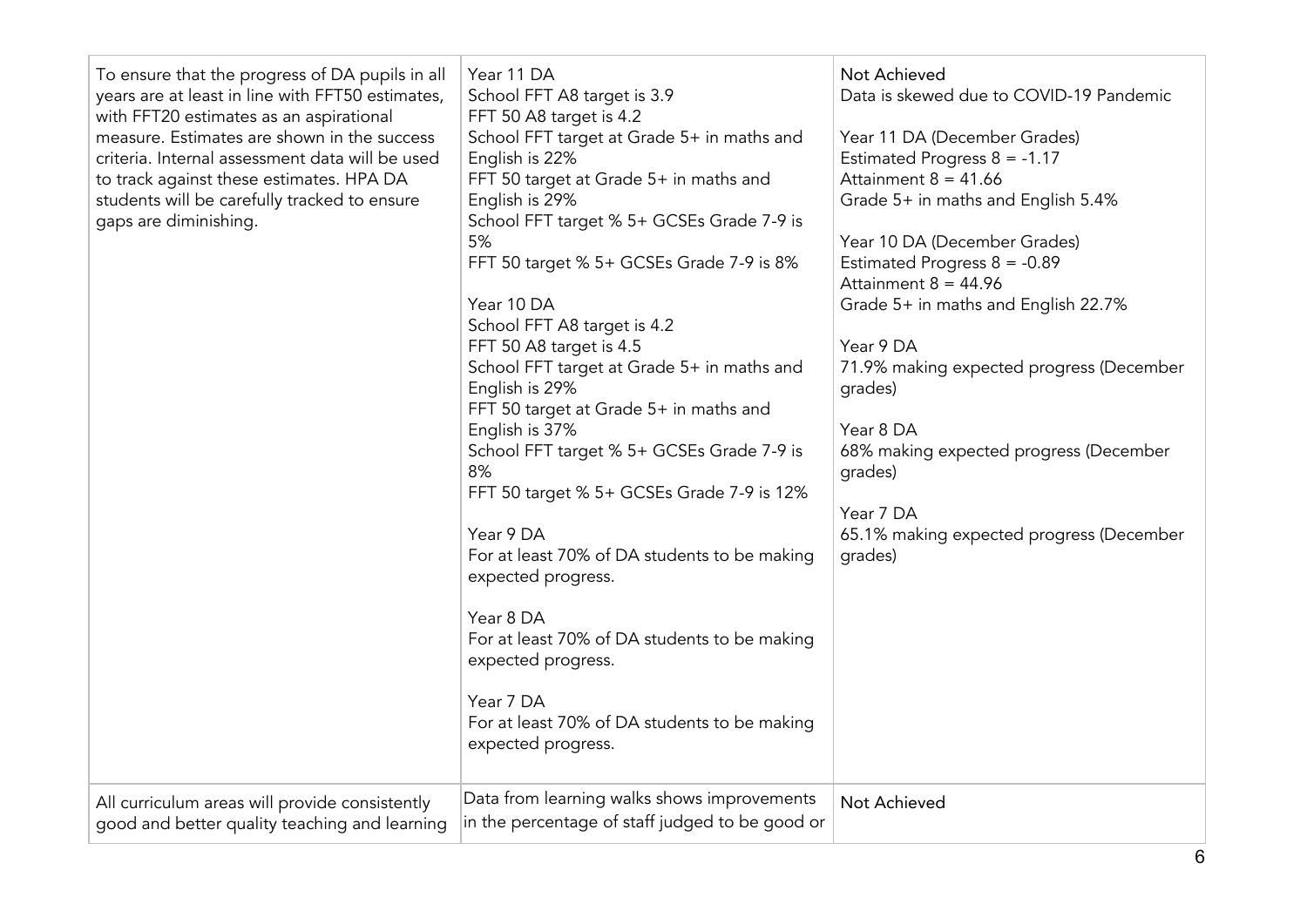| and provide interventions to ensure that<br>Disadvantaged pupils make progress in line<br>with Other pupils, with a focus on:<br>High expectations<br>Targeted questioning<br>Promoting thinking, discussion and<br>communication skills<br>High-quality marking and Feedback<br>$\bullet$<br>Challenge<br>Literacy skills<br>Pupil assessment information is used to<br>plan learning which fully meets the<br>needs of all groups of disadvantaged<br>pupils, including the needs of the<br>most-able.<br>Work set for all disadvantaged pupils<br>$\bullet$<br>consistently provides a high level of<br>pace and challenge.<br>All teachers have high expectations of<br>$\bullet$<br>the quality of disadvantaged pupils'<br>work in all subjects and all year groups.<br>There is a stronger reading culture and<br>$\bullet$<br>the importance of reading is raised<br>across the Academy. | better based on the end of 2018-19 QA data,<br>we expect to see that our internal learning walk<br>information shows at least:<br>Planning $> 80\%$<br>Questioning > 75%<br>Engagement > 80%<br>Behaviour management > 90%<br>Stretch & Challenge > 75%<br>Effective Feedback > 75%Staff that are not<br>effective in the classroom will be put on<br>pre-action plans and will work with the<br>Teaching and Learning Coaches to make<br>improvements. The success of this will be for<br>them to be taken off their action plan.<br>Increased use of IRIS as a self-reflection tool<br>across the academy.<br>Greater identification of students at risk of<br>underachieving in each year group will be<br>shared with staff and a team of Raising<br>Achievement Coordinators will be put in place<br>to ensure that these students remain<br>high-profile across the academy.<br>HPA monitoring shows that the quality of T&L is<br>strong for these students, particularly those that<br>are disadvantaged.<br>All students will be given an aspirational target<br>as well as their FFT50 target in KS4 to help raise<br>their aspirations.<br>Reading ages of DA students falls more in line<br>with non-DA students. The gap on entry is<br>approximately 8 months and data will need to<br>show that this is closing. | Our internal QA data for 2019-20 is<br>incomplete due to the COVID-19 pandemic.<br>Although IRIS was an excellent self reflection<br>tool for some - it has not proven to be a<br>success at the academy. We need to think<br>carefully at renewal time.<br>The RAC programme although limited in time<br>(due to COVID-19 pandemic) was a success.<br>There are many case studies available showing<br>not only success in outcomes, but also success<br>in wellbeing and confidence.<br>HPA Monitoring Data incomplete due to the<br>COVID-19 pandemic.<br>Aspirational targets were set for all students,<br>by the students themselves and should be<br>evident on the front of all exercise books. |
|--------------------------------------------------------------------------------------------------------------------------------------------------------------------------------------------------------------------------------------------------------------------------------------------------------------------------------------------------------------------------------------------------------------------------------------------------------------------------------------------------------------------------------------------------------------------------------------------------------------------------------------------------------------------------------------------------------------------------------------------------------------------------------------------------------------------------------------------------------------------------------------------------|---------------------------------------------------------------------------------------------------------------------------------------------------------------------------------------------------------------------------------------------------------------------------------------------------------------------------------------------------------------------------------------------------------------------------------------------------------------------------------------------------------------------------------------------------------------------------------------------------------------------------------------------------------------------------------------------------------------------------------------------------------------------------------------------------------------------------------------------------------------------------------------------------------------------------------------------------------------------------------------------------------------------------------------------------------------------------------------------------------------------------------------------------------------------------------------------------------------------------------------------------------------------------------------------------------------------------------|---------------------------------------------------------------------------------------------------------------------------------------------------------------------------------------------------------------------------------------------------------------------------------------------------------------------------------------------------------------------------------------------------------------------------------------------------------------------------------------------------------------------------------------------------------------------------------------------------------------------------------------------------------------------------------------------------------|
|--------------------------------------------------------------------------------------------------------------------------------------------------------------------------------------------------------------------------------------------------------------------------------------------------------------------------------------------------------------------------------------------------------------------------------------------------------------------------------------------------------------------------------------------------------------------------------------------------------------------------------------------------------------------------------------------------------------------------------------------------------------------------------------------------------------------------------------------------------------------------------------------------|---------------------------------------------------------------------------------------------------------------------------------------------------------------------------------------------------------------------------------------------------------------------------------------------------------------------------------------------------------------------------------------------------------------------------------------------------------------------------------------------------------------------------------------------------------------------------------------------------------------------------------------------------------------------------------------------------------------------------------------------------------------------------------------------------------------------------------------------------------------------------------------------------------------------------------------------------------------------------------------------------------------------------------------------------------------------------------------------------------------------------------------------------------------------------------------------------------------------------------------------------------------------------------------------------------------------------------|---------------------------------------------------------------------------------------------------------------------------------------------------------------------------------------------------------------------------------------------------------------------------------------------------------------------------------------------------------------------------------------------------------------------------------------------------------------------------------------------------------------------------------------------------------------------------------------------------------------------------------------------------------------------------------------------------------|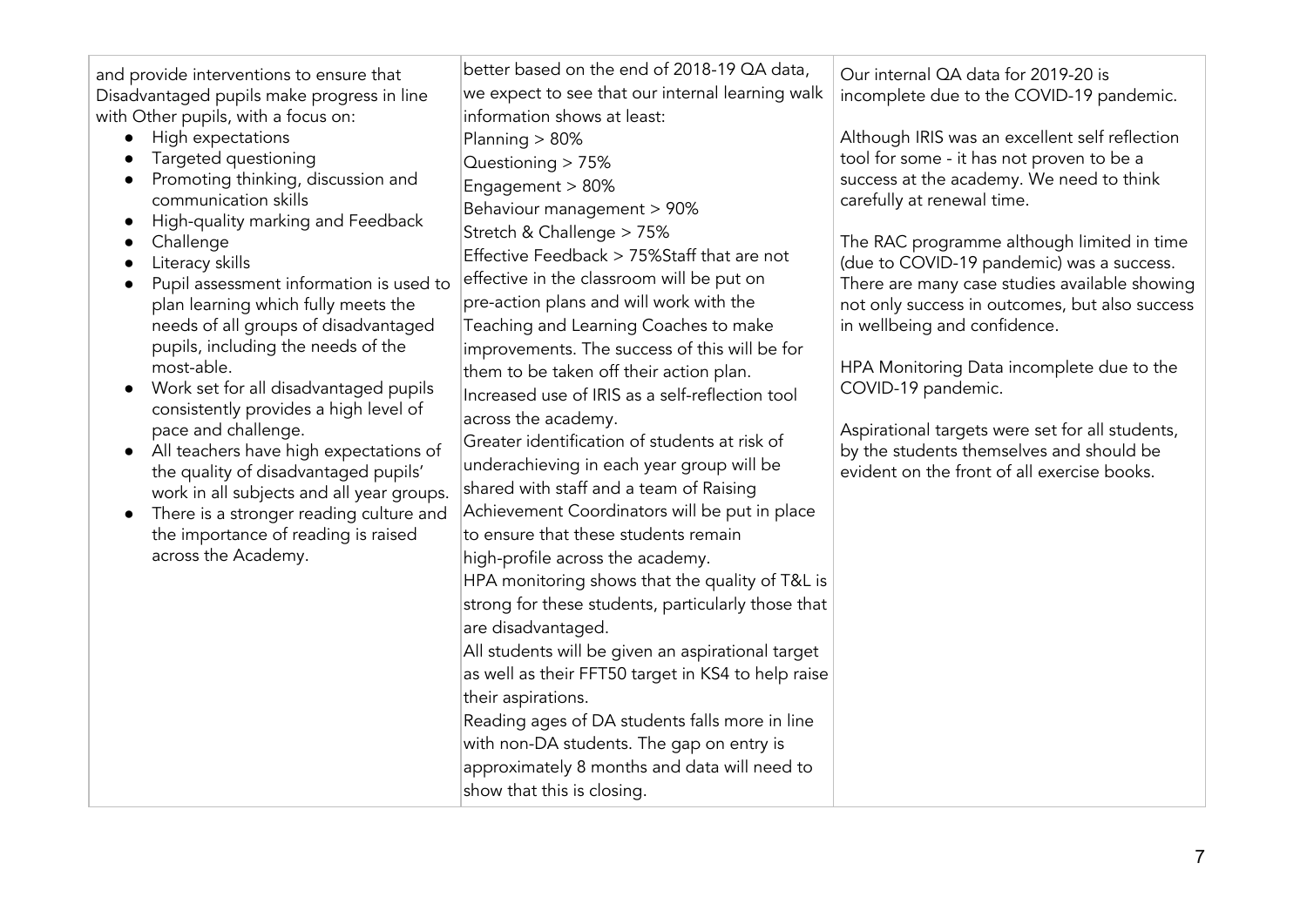| To improve the levels of literacy across the<br>academy, with a focus on KS3 DA students<br>and students joining the academy in Year 7. | DA students reading age to be in line with<br>non-DA students. The gap on entry is<br>approximately 8 months. Termly tracking data<br>will show this to be closing.<br>Lexia data will show improvements for all<br>students working on that programme (Years 7<br>and 8 students), termly progress data will show<br>a clear impact on students eligible for PP and<br>especially those eligible for Year 7 catch-up<br>premium. | Not Achieved - but moving in the right<br>direction)<br>AR Data<br>Year 7 DA: +4 months (Non-DA +1 month)<br>Year 8 DA: +2 months (Non-DA +2 month)<br>Year 9 DA: +1 month (Non-DA +4 month)<br>PP students are making equal to or more gains<br>in Years 7 & 8, however this is not the case in<br>Year 9.<br>Lexia Data<br>The gains showed for the Yr7 and 8 Pupils on<br>this programme are extremely marginal.<br>Where the programme has focussed on<br>specific students (Key Skills Students -<br>catch-up eligible) the gains have been better.<br>Decisions will need to be made on how this is<br>used in 2020/21 as the license is due for<br>renewal. |
|-----------------------------------------------------------------------------------------------------------------------------------------|-----------------------------------------------------------------------------------------------------------------------------------------------------------------------------------------------------------------------------------------------------------------------------------------------------------------------------------------------------------------------------------------------------------------------------------|--------------------------------------------------------------------------------------------------------------------------------------------------------------------------------------------------------------------------------------------------------------------------------------------------------------------------------------------------------------------------------------------------------------------------------------------------------------------------------------------------------------------------------------------------------------------------------------------------------------------------------------------------------------------|
| To improve/embed a behaviour policy that<br>enables us to show proportionally less<br>behavioural issues for disadvantaged students.    | A new behaviour policy to be introduced in<br>September 2019.<br>This policy will allow closer tracking of areas of<br>concern with the aim of DA students to be in<br>line proportionally with non-DA students.                                                                                                                                                                                                                  | Partially Achieved<br>Defiance NPP - 607 PP - 531<br>Work Ethic NPP - 129 PP - 113<br>Rudeness NPP - 100 PP - 93<br>Parked NPP - 118 PP - 160<br>Disruption NPP - 370 PP - 302<br>The above information shows the number of<br>logs in the 5 main behaviour areas. We can<br>see that these have reduced in number for PP<br>students this term apart from Defiance which<br>has increased.<br>The data is skewed due to the closure of<br>schools by the Government on 23.3.20.                                                                                                                                                                                   |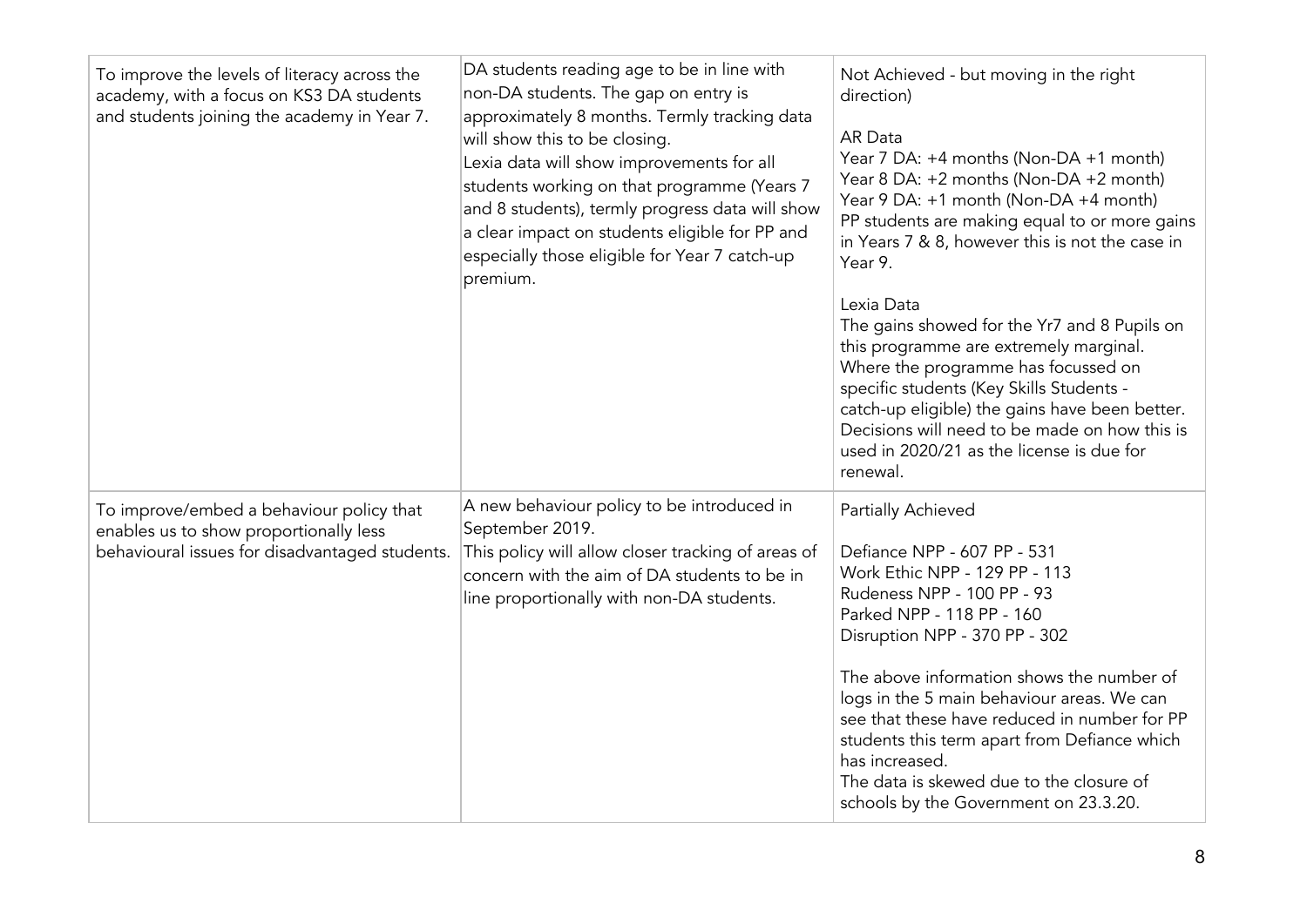| To raise the aspirations and confidence of our<br>students from disadvantaged backgrounds.                                               | Learning Performance impact questionnaires<br>show positive outcomes for the majority of DA<br>students that take part.<br>Edukit Wellbeing surveys show an improvement<br>from an average of 65% for aspirations and<br>52% for exam confidence.<br>Continued support from the Success Centre<br>and Acorn/Oak centres for our most vulnerable<br>students. | Partially Achieved<br>The Autumn Term Edukit Surveys showed<br>Aspirations to be 65% and Exam Confidence<br>to be 54%. Unfortunately due to COVID-19<br>this was the only survey that was completed<br>by the students.<br>In the LP workshops that took place, 86% of<br>students rated them as reasonably helpful or<br>better. With the vast majority rating them<br>extremely helpful.<br>Detailed case studies from the Success/Oak<br>and Acorn centres show that this is an<br>extremely important resource for our most<br>vulnerable students. |
|------------------------------------------------------------------------------------------------------------------------------------------|--------------------------------------------------------------------------------------------------------------------------------------------------------------------------------------------------------------------------------------------------------------------------------------------------------------------------------------------------------------|---------------------------------------------------------------------------------------------------------------------------------------------------------------------------------------------------------------------------------------------------------------------------------------------------------------------------------------------------------------------------------------------------------------------------------------------------------------------------------------------------------------------------------------------------------|
| To ensure greater engagement from parents<br>of disadvantaged pupils at parents evening &<br>information evenings.                       | For our average attendance for DA parents at<br>parents evenings and information evenings to<br>be >73% which was our average attendance in<br>2018/19                                                                                                                                                                                                       | Not Achieved<br>Year 11 Information Evening - 18% PP<br>attendance, 49% non-PP<br>Parents Evenings<br>Year 7 - 72% (down on last year)<br>Year 9 - 68% (down on last year)<br>Year 10 78% (up on last year)<br>Year 11 - 57% (up on last year)<br>The Year 8 evening was postponed due to the<br>school closure.<br>On average 69% attendance of PP students<br>across the parents evenings that took place.<br>This is slightly down on last year's figure of<br>73%, this may have been different if the Yr8<br>evening had taken place.              |
| To improve the average attendance of DA<br>students to equal or above national averages.<br>To reduce persistent absence of DA students. | The average attendance of DA students to be<br>>95%<br>Persistent absence of DA students to be <10%<br>Attendance at the Learning Lobby for our                                                                                                                                                                                                              | Not Achieved<br>Until End of Spring Term 2020<br>Year 7 - 86%                                                                                                                                                                                                                                                                                                                                                                                                                                                                                           |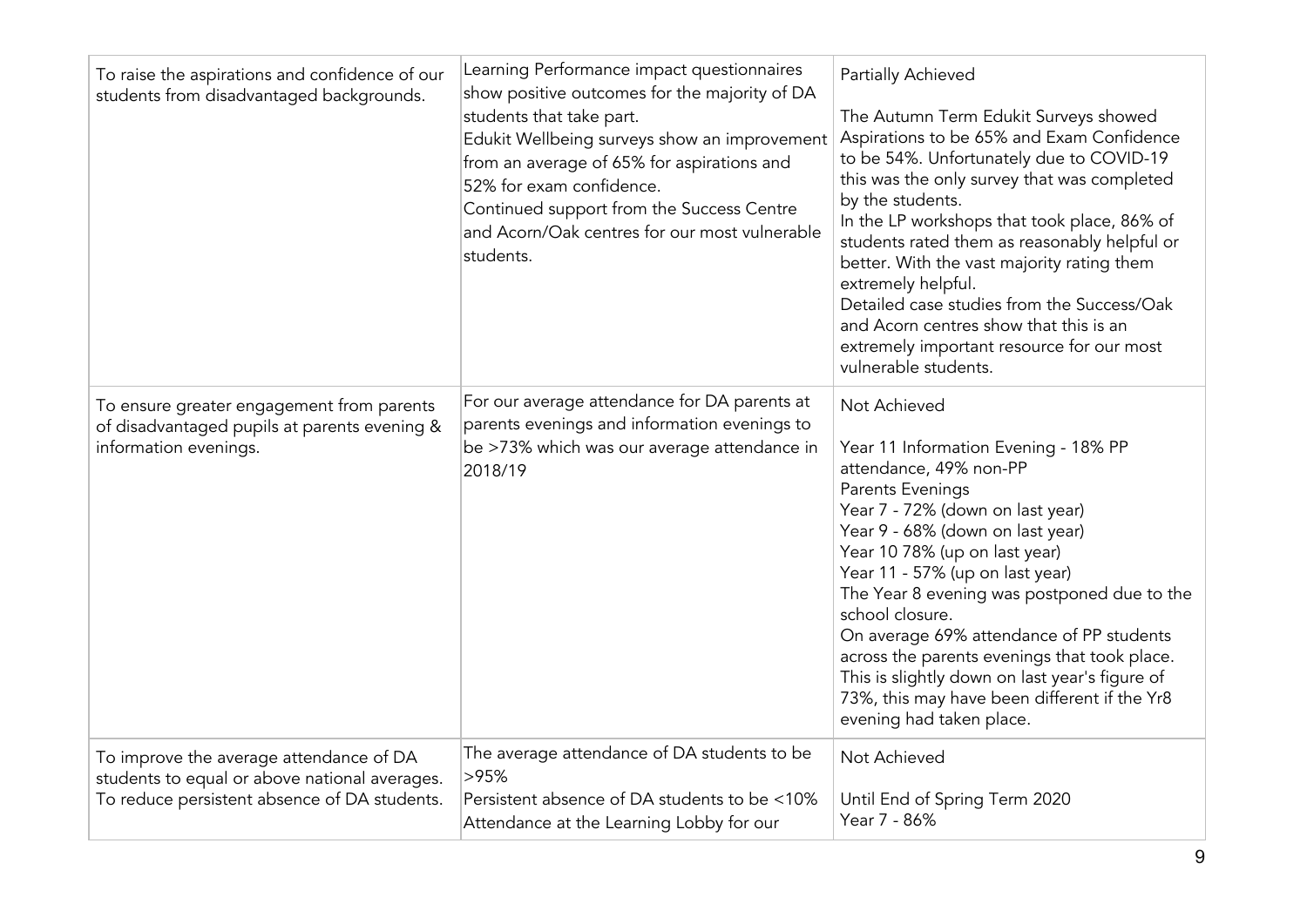|                                                                                                               | persistent non-attendees to be >90%                                                                                                                                                                                                                                                                                                                                                                                                                                                                                                                                                                                                   | Year 8 - 85%<br>Year 9 - 85%<br>Year 10 - 82%<br>Year 11 - 79%<br>The data here is skewed due to the<br>Coronavirus and actions taken by parents to<br>protect their child.                                                                                                                                                                                                                                                         |
|---------------------------------------------------------------------------------------------------------------|---------------------------------------------------------------------------------------------------------------------------------------------------------------------------------------------------------------------------------------------------------------------------------------------------------------------------------------------------------------------------------------------------------------------------------------------------------------------------------------------------------------------------------------------------------------------------------------------------------------------------------------|-------------------------------------------------------------------------------------------------------------------------------------------------------------------------------------------------------------------------------------------------------------------------------------------------------------------------------------------------------------------------------------------------------------------------------------|
| To improve the transition of disadvantaged<br>students into Shire Oak Academy,                                | Improved data collection sheet from Primary<br>Schools to include details of interventions that<br>any student eligible for PP has had during year<br>6 and previously.<br>Yr7 RAC project shows positive outcomes for<br>the students involved.<br>Evidence in the first data drop shows minimal<br>loss of progress for PP students based on<br>students on or above track data. We would like<br>this to be at least 75% of Yr7 PP students to be<br>making >= expected progress.<br>Edukit surveys for PP students show feelings of<br>school life to be >60% in the Autumn term and<br>this trend continues throughout the year. | Partially Achieved<br>New data collection sheet was devised and<br>sent out to primary schools.<br>Edukit Survey for Yr7 DA in Autumn Term<br>School Life = 69%<br>Year 7 % >= Expected Progress is 65.1% in<br>Autumn Term.<br>No further data was collected on this due to<br>the COVID-19 Pandemic.<br>RAC project did show some positive outcomes<br>on reading in particular for some students.<br>Case studies are available. |
| To improve the mental well being of all of our<br>students including those from disadvantaged<br>backgrounds. | Edukit surveys for all PP students 2019-20 show<br>improvements in the following areas:<br>Self Esteem >70%<br>Emotional State >60%<br>Resilience >65%<br>Self Image >60%<br>Aspiration >65%<br>School Life >60%Success/Acorn/Oak centre to<br>provide case studies to show where support has<br>been successful for disadvantaged students and<br>report on referral figures.                                                                                                                                                                                                                                                        | Partially Achieved<br>Edukit Autumn Term Survey 2019 (non-PP in<br>brackets)<br>Self Esteem - 68% (72%)<br>Emotional State - 56% (61%)<br>Resilience - 72% (76%)<br>Self Image - 58% (60%)<br>Aspiration - 65% (68%)<br>School Life - 64% (69%)<br>Based on this survey we appear to be doing<br>well in 3 of the 6 areas with the other 3 being                                                                                    |